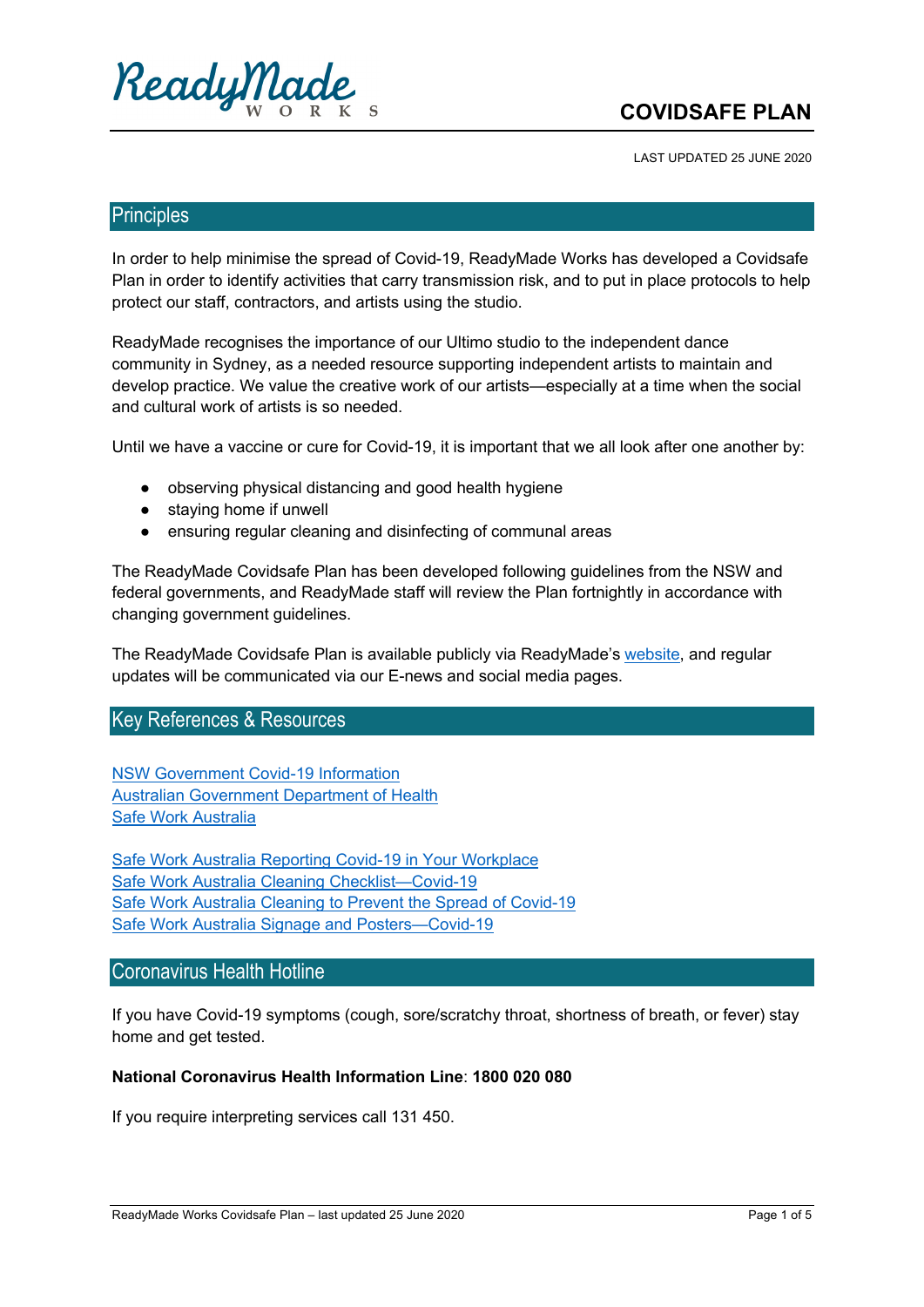### 3-Step Framework

ReadyMade's studio is a multi-purpose rehearsal space located in Ultimo at Level 1, 247-257 Bulwara Rd. The space includes a studio with lounge area (total 220m<sup>2</sup>; Tarkett dance floor 84m<sup>2</sup>), bathroom, kitchen, and office. Normal opening hours are Monday-Sunday 9am-7pm.

In line with the Australian federal government's 3-Step Framework for a Covidsafe Australia, ReadyMade's Covidsafe Plan maps guidelines in 3 steps.

|                                                                                                                                                                                                                                                   | <b>ReadyMade Works</b>                                                                                                                                                                                                                                                                                                                                                                                              | <b>Australian Government</b><br><b>Framework - Entertainment &amp;</b><br><b>Amusement Venues</b>                                                                                                                                                                                                                                       | <b>Australian Government</b><br>Framework - Sport &<br><b>Recreation</b>                                                                                                                                                                                                                                             |
|---------------------------------------------------------------------------------------------------------------------------------------------------------------------------------------------------------------------------------------------------|---------------------------------------------------------------------------------------------------------------------------------------------------------------------------------------------------------------------------------------------------------------------------------------------------------------------------------------------------------------------------------------------------------------------|-----------------------------------------------------------------------------------------------------------------------------------------------------------------------------------------------------------------------------------------------------------------------------------------------------------------------------------------|----------------------------------------------------------------------------------------------------------------------------------------------------------------------------------------------------------------------------------------------------------------------------------------------------------------------|
| Step 1<br>The important first<br>small steps-<br>connect with<br>friends and family<br>- allowing groups<br>of people to be<br>together in homes<br>and in the<br>community.<br><b>Businesses</b><br>reopen, and more<br>people return to<br>work | Closed for public activities,<br>classes, and studio hire<br>1 person in the studio at a time.<br>for RMW projects only, and if<br>safe and permitted by the NSW<br>Government*<br>No use of the shower                                                                                                                                                                                                             | To remain closed: Indoor movie<br>theatres, concert venues,<br>stadiums, galleries, museums,<br>Z00S,<br>pubs, registered<br>and licensed clubs, nightclubs,<br>gaming venues, strip clubs and<br>brothels<br>Exception: Restaurants or cafes<br>in these venues may seat up to<br>10 patrons at one time                               | No indoor physical activity<br>including gyms<br>Community centres, outdoor<br>gyms, playgrounds and skate<br>parks allow up to 10 people<br>Outdoor sport<br>(up to 10 people) consistent<br>with the AIS Framework for<br><b>Rebooting Sport</b><br>Pools open with restrictions                                   |
| Step 2<br><b>Building on slightly</b><br>larger gatherings<br>and more<br>businesses<br>reopening. Higher<br>risk activities may<br>have tighter<br>restrictions                                                                                  | Open for public activities,<br>limited to max. 20 people<br>Dance activity (classes,<br>workshops, rehearsal) limited to<br>max. 10 people*<br>Studio hire available half-<br>weekly only, with pre-payment<br>No use of the shower<br>Kitchen limited to water bottle<br>filling only; users to supply own<br>utensils                                                                                             | Indoor movie theatres, concert<br>venues, stadiums, galleries,<br>museums, zoos may have up to<br>20 patrons<br>To remain closed: pubs,<br>registered and licensed clubs,<br>RSL clubs, casinos, nightclubs,<br>strip clubs and brothels<br>Exception: Restaurants or cafes<br>in these venues may seat up to<br>20 patrons at one time | Up to 20 people allowed to<br>participate in outdoor sports<br>consistent with the AIS<br>Framework for Rebooting Sport<br>Up to 20 people allowed to<br>participate in all indoor sports,<br>including gyms<br>Need to maintain an average<br>density of 4m <sup>2</sup> per person<br>Pools open with restrictions |
| Step 3<br>A commitment to<br>reopening of<br>business and the<br>community with<br>minimal<br>restrictions, but<br>underpinned by<br>Covidsafe ways of<br>living                                                                                  | Capacity for all activities in<br>studio limited to ensure 4m <sup>2</sup> per<br>person<br>Open for public activities,<br>limited to max. 50 people<br>Dance activity (classes,<br>workshops, rehearsal) limited to<br>max. 20 people*<br>Studio hire available half-<br>weekly only, with pre-payment<br>No use of the shower<br>Kitchen limited to water bottle<br>filling only; users to supply own<br>utensils | Venues open in Step 2 may<br>have up to 100 patrons<br>Consideration will be given to<br>opening bar areas and gaming<br>rooms<br>Exception: Restaurants or cafes<br>in these venues may seat up to<br>100 patrons at one time<br>To remain closed: strip clubs<br>and brothels                                                         | All venues allowed to operate<br>with gatherings of up to 100<br>people<br>Need to maintain an average<br>density of 4m <sup>2</sup> per person<br>Community sport expansion to<br>be considered consistent with<br>the AIS Framework for<br><b>Rebooting Sport</b>                                                  |

\* Note: the NSW Government has announced that from 13 June 2020, dance studios can open with up to 10 people per class, observing the  $4m<sup>2</sup>$  rule.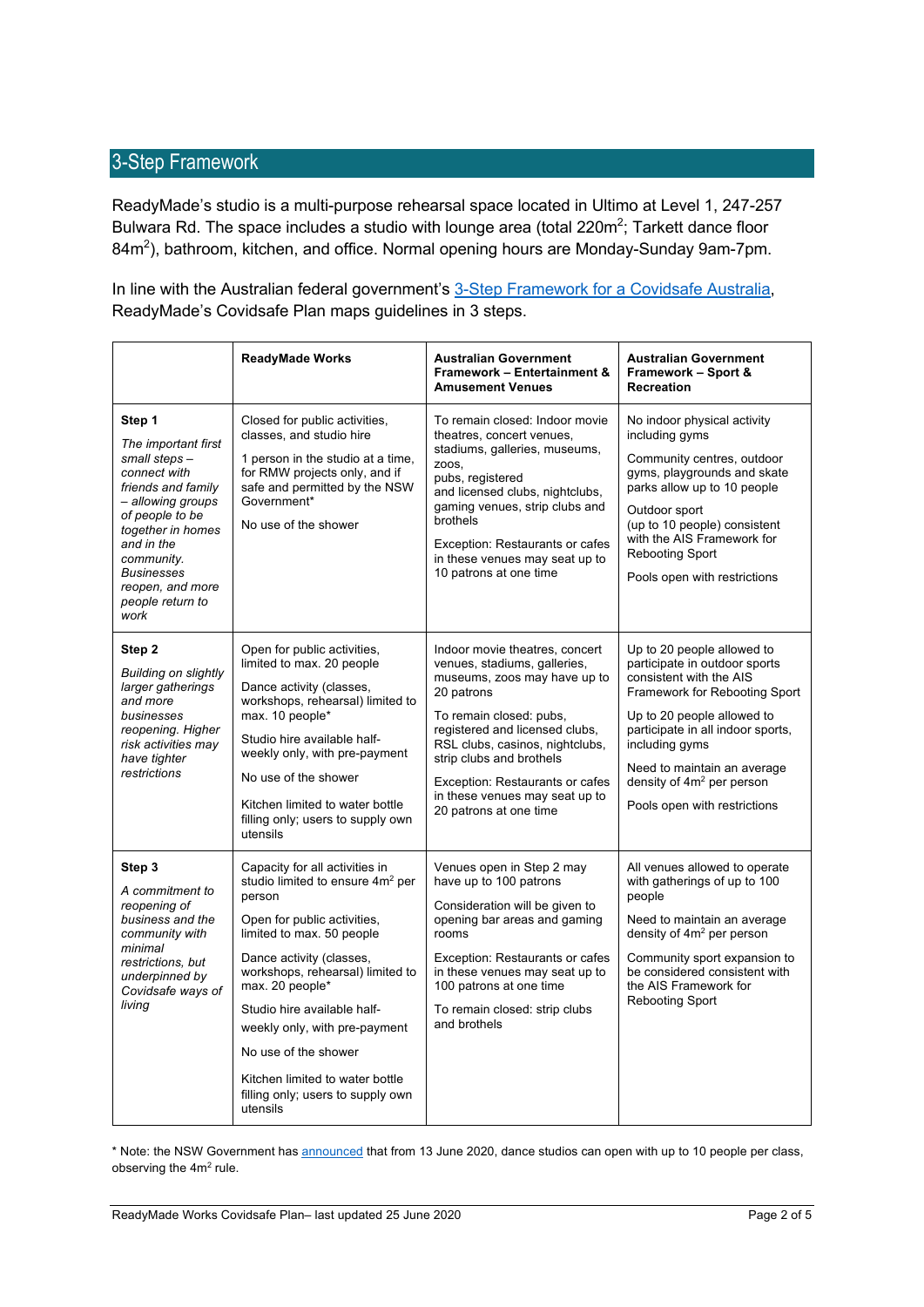# ReadyMade Works Safe Work Protocols During Covid-19

## Physical Distancing

| <b>Protocols</b>                                                                                                                                                                                        | <b>Actions</b>                                                                                  |
|---------------------------------------------------------------------------------------------------------------------------------------------------------------------------------------------------------|-------------------------------------------------------------------------------------------------|
| All people accessing the studio should stay home if unwell                                                                                                                                              | Post signage in studio at points of entry<br>upstairs and downstairs                            |
|                                                                                                                                                                                                         | Update Studio Hire terms & conditions                                                           |
|                                                                                                                                                                                                         | Update information on website                                                                   |
|                                                                                                                                                                                                         | Make sure staff are informed of leave<br>entitlements and testing information                   |
| Staff are encouraged to work from home when possible                                                                                                                                                    | Communicate working from home processes<br>with staff                                           |
| All people accessing the studio must maintain 1.5m physical distancing,                                                                                                                                 | Update Studio Hire terms & conditions                                                           |
| and 1 person on the stairs at a time                                                                                                                                                                    | Post signage in studio, particularly at potential<br>crowding points (stairs, mezzanine, doors) |
| Dance activity in the studio (classes, workshops, rehearsal) is limited to a<br>maximum capacity of 1 person (Step 1); 10 people (Step 2); and 20 people<br>observing the 4m <sup>2</sup> rule (Step 3) | Update Studio Hire terms & conditions<br>Post signage in studio                                 |
| The studio is closed for public activities (Steps 1) and limited to a<br>maximum capacity at public events of 20 people (Step 2) and 50 people<br>(Step 3)                                              | Update information on website and other<br>communication channels                               |
| Artists are encouraged to arrive dressed for class/practice to minimise                                                                                                                                 | Update Studio Hire terms & conditions                                                           |
| shared use of the bathroom (Steps 2 & 3)                                                                                                                                                                | Update information on website                                                                   |
| Artists are encouraged to stagger their arrival to the studio when possible<br>and to travel in non-peak times (Steps 2 & 3)                                                                            | Update Studio Hire terms & conditions<br>Update information on website                          |

## Hygiene & Cleaning

| <b>Protocols</b>                                                                                          | <b>Actions</b>                                                                                                                                       |
|-----------------------------------------------------------------------------------------------------------|------------------------------------------------------------------------------------------------------------------------------------------------------|
| Studio hire is available half-weekly only (Steps 2 & 3) to enable thorough<br>cleaning between users      | Update information on website and other<br>communication channels<br>Review Safe Work Australia cleaning<br>checklist and guidelines with staff      |
| Kitchen limited to water bottle filling only (Steps 2 & 3), and users<br>requested to supply own utensils | Update Studio Hire terms & conditions<br>Update information on website<br>Post signage in kitchen<br>Remove kitchen utensils and small<br>appliances |
| All people accessing the studio advised & encouraged to practice good<br>health hygiene                   | Post good hygiene practices poster (Safe)<br>Work Australia) in studio<br>Update Studio Hire terms & conditions                                      |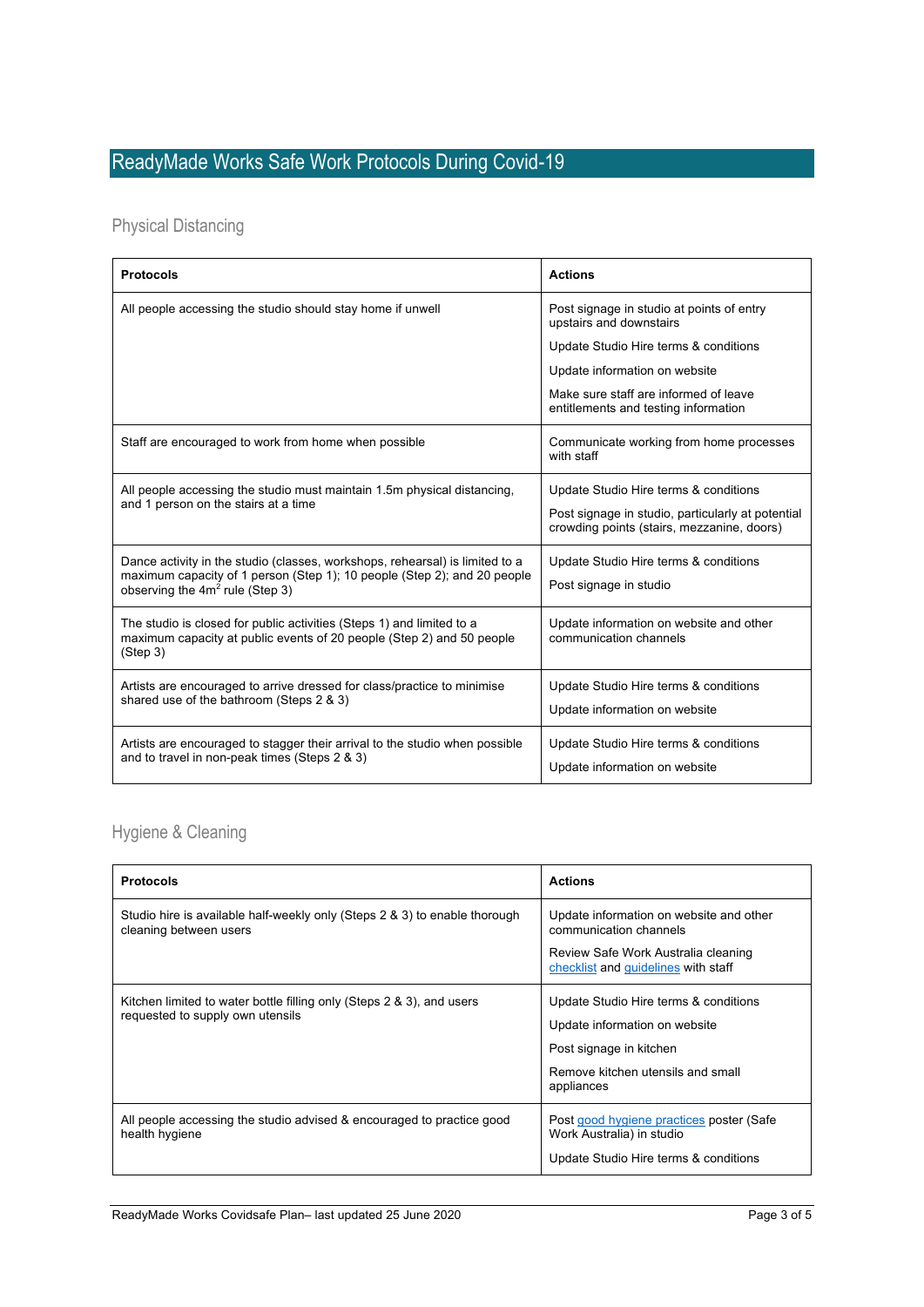| Hygiene stations provided at:<br>Front door & stereo area – equipped with hand sanitiser,<br>$\bullet$<br>disinfectant spray/wipes, bin<br>Bathroom & kitchen -soap, disposable paper towels, bin                                              | Post good hygiene practices & how to hand<br>wash posters (Safe Work Australia) in studio<br>and bathroom                                                                                     |
|------------------------------------------------------------------------------------------------------------------------------------------------------------------------------------------------------------------------------------------------|-----------------------------------------------------------------------------------------------------------------------------------------------------------------------------------------------|
| Artists are requested to undertake regular cleaning of frequently touched<br>surfaces (door handles, stereo, light switches, heating/cooling, tables,<br>locks/touchpads, wash basin, toilet, Tarkett) during their residency (Steps<br>2 & 3) | Update Studio Hire terms & conditions<br>Post signage in studio<br>Provide disinfectant cleaner, disposable<br>paper towels, mop & disposable gloves<br>Provide cleaning checklist for hirers |
| Classes/workshops use contactless payment only (Steps 2 & 3)                                                                                                                                                                                   | Update Studio Hire terms & conditions<br>Update information on website and other<br>communication channels                                                                                    |
| Shower is not available                                                                                                                                                                                                                        | Update Studio Hire terms & conditions<br>Post signage in bathroom                                                                                                                             |

## Contact Tracing

| <b>Protocols</b>                                                                                                                                                                                     | <b>Actions</b>                                                                                                                           |
|------------------------------------------------------------------------------------------------------------------------------------------------------------------------------------------------------|------------------------------------------------------------------------------------------------------------------------------------------|
| All people accessing the studio must sign in via an electronic register; data<br>will only be used for the purposes of tracing Covid-19 infections and will be<br>stored confidentially and securely | Update Studio Hire terms & conditions<br>Create electronic register<br>Update information on website and other<br>communication channels |

## Incident Reporting

| <b>Protocols</b>                                                                                                                                                                                                                                                                                                                                                                                                                                                                                                                         | <b>Actions</b>                                                                                                                                                                                        |
|------------------------------------------------------------------------------------------------------------------------------------------------------------------------------------------------------------------------------------------------------------------------------------------------------------------------------------------------------------------------------------------------------------------------------------------------------------------------------------------------------------------------------------------|-------------------------------------------------------------------------------------------------------------------------------------------------------------------------------------------------------|
| Follow Safe Work Australia procedure for reporting suspected cases of<br>Covid-19:<br>If suspected case is currently at the studio<br>Isolate the person; and call 000 if needing urgent medical help<br>1.<br>Seek advice by calling the NSW Health helpline 1300 066 055<br>2.<br>3.<br>Transport person home or to a medical facility if required<br>Close off area and clean and disinfect, using PPE<br>4.<br>Identify close contacts and inform contacts if instructed by health<br>5.<br>officials<br>Review Covidsafe Plan<br>6. | Review reporting procedure with staff<br>Update Studio Hire agreement; terms &<br>conditions with instructions for artists to<br>immediately inform staff of suspected case<br>Post signage in studio |
| If suspected case was recently at the studio                                                                                                                                                                                                                                                                                                                                                                                                                                                                                             |                                                                                                                                                                                                       |
| Seek advice by calling the NSW Health helpline 1300 066 055<br>1.<br>2.<br>Identify close contacts and inform contacts if instructed by health<br>officials<br>3.<br>Close off area and clean and disinfect, using PPE<br>Review Covidsafe Plan<br>4.                                                                                                                                                                                                                                                                                    |                                                                                                                                                                                                       |